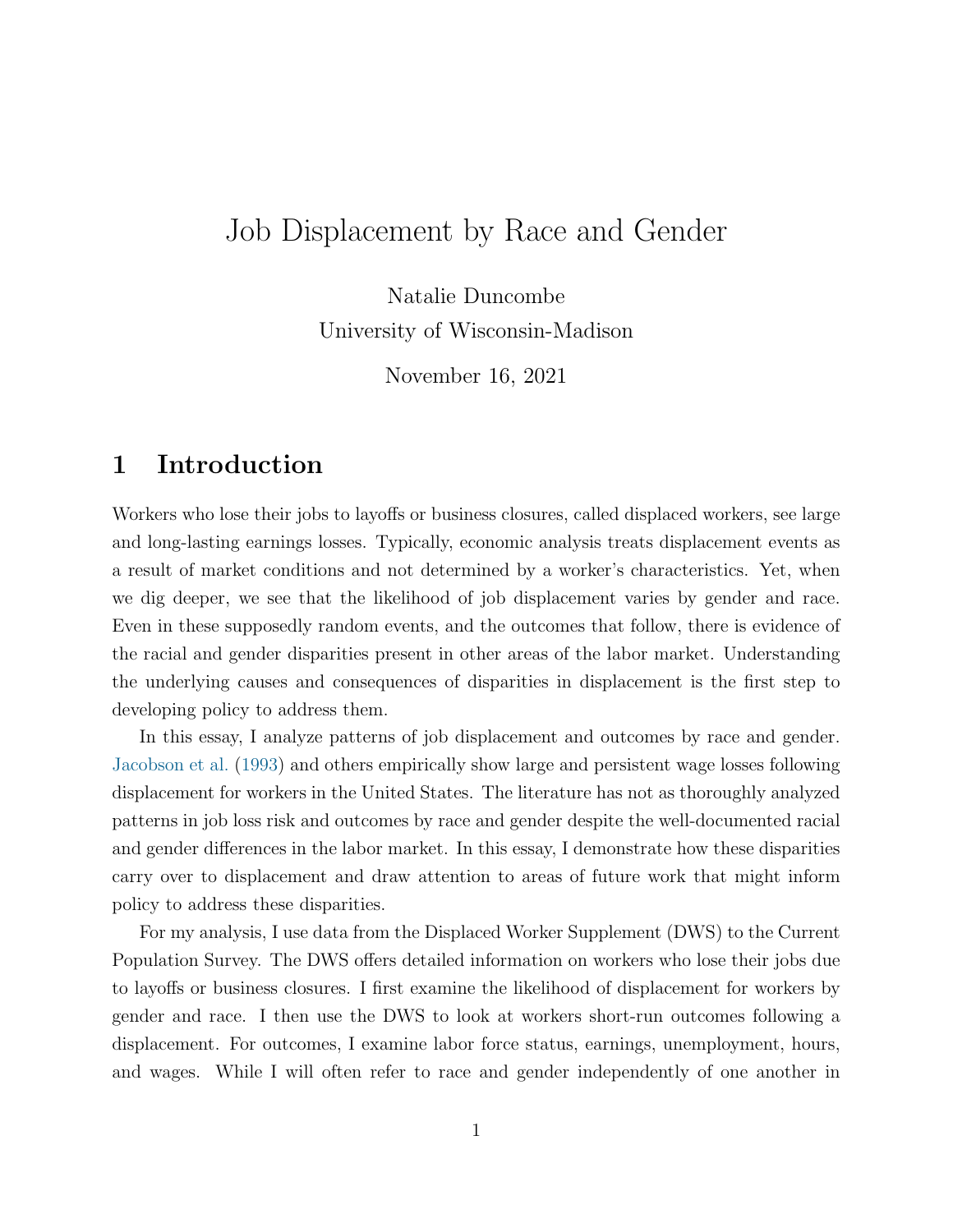my analysis, the intersectionality of these identities may also be important. To account for this, I include analysis on the interactions of workers' race and gender for their displacement experience.

I first look at displacement by gender, starting with rates of displacement. I document that compared to men, women see a lower risk of displacement. When analyzing potential reasons for this difference, occupations play a large role. Women tend to work in occupations with a lower risk of job displacement. The role of occupations in displacement parallels other evidence of differences in occupational choice by gender. Women, for a variety of reasons, prioritize some non-wage amenities including job stability, which contributes to the gender wage gap [\(Wiswall and Zafar,](#page-17-1) [2018\)](#page-17-1). My results provide further evidence of women's potential prioritization of job security.

Looking at displacement outcomes, we see clearer disparities between men and women. Once displaced, women who stay in the labor force see larger earnings losses primarily due to a reduction in hours worked and longer periods of unemployment. Yet, just looking at earnings losses for those in the labor force understates the difference in losses due to a large gap in labor force participation. Women exit the labor force at significantly higher rates than men. When looking closer, the gap in labor force participation mainly comes from high rates of exit for women with children. Societal norms relating to gender differences in responsibilities for raising children remain a significant factor in the aggregate gender earnings gap. My work suggests that further work could be done to understand how the presences of children in the household may alter the resiliency of women to employment shocks and consequences for earnings.

Turning to racial differences in displacement, on average Asian American workers see the lowest displacement likelihoods compared to workers from other racial groups. Black workers see the highest. Unlike when analyzing displacement by gender, disparities in displacement risk by race increase after accounting for occupation. Further work is needed to determine what drives differences in displacement rates, but higher rates of displacement have clear consequences. At the highest level, larger flows into unemployment may contribute to a higher unemployment rate. We see an average unemployment rate for Black workers at twice that of White workers. More personally for workers, higher displacement risk means a higher chance of earnings losses, and for families, it means a higher chance of financial stress.

The disparities by race in displacement risk carry over into post-displacement outcomes, particularly for Black workers. Black workers see the largest short-run earnings losses, which stem primarily from higher rates of unemployment. On average, Black workers spend 4 weeks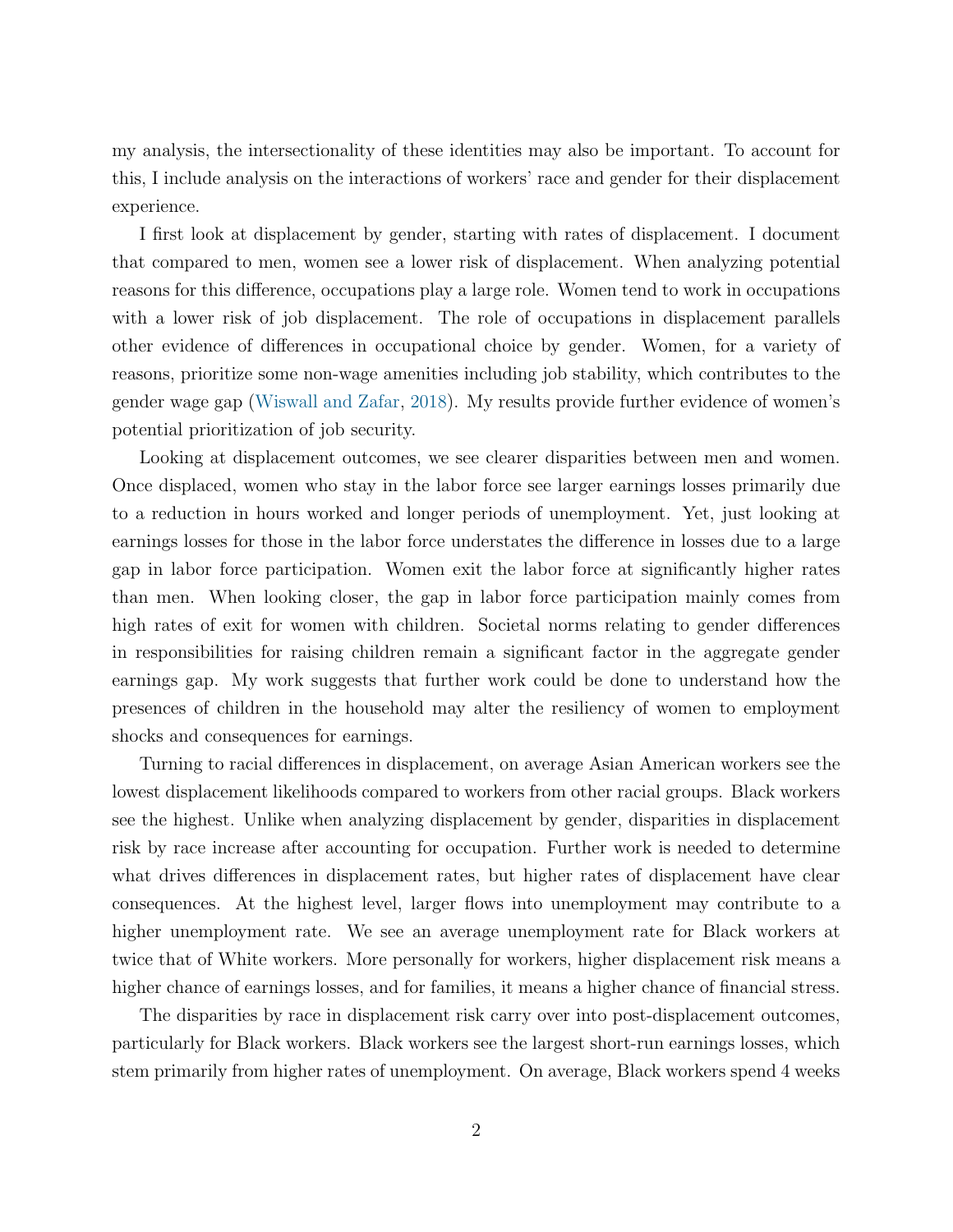longer in unemployment. Again, further work is needed to analyze the causes of extended unemployment for Black workers, but correspondence studies offer evidence of employer discrimination in hiring which would increase the difficulty in finding new work [\(Bertrand](#page-16-0) [and Mullainathan,](#page-16-0) [2004\)](#page-16-0). Again, differences in unemployment duration for workers may carry over to a higher rate of unemployment for Black workers.

To confront disparities in the labor market, policymakers consider a range of fiscal, and more recently, monetary tools. Unfortunately, racial disparities carry over into access to government support following displacement. Most displaced workers rely on government programs to fill gaps in earnings. However, Hispanic workers, particularly Hispanic men, receive unemployment insurance at lower rates during these periods. For workers, disparities in government support can mean disparate outcomes in life quality to the same shock. Indeed, recent work highlights higher cuts in spending for Hispanic and Black workers following job loss [\(Greig et al.,](#page-16-1) [1994\)](#page-16-1).

Just as outcomes of displacement vary by race and gender, the policy tools needed will also vary depending on what disparity policymakers wish to target. For instance, unemployment insurance may help smooth differences in earnings losses by race, but might not help mothers who leave the labor force or those who have difficulty receiving benefits due to enrollment barriers.

I structure the remainder of the essay as follows: Section [2](#page-2-0) briefly discusses some of the relevant literature. In Section [3,](#page-3-0) I describe the data sample. Section [4](#page-4-0) documents displacement risk and outcomes by race and gender, and section [5](#page-5-0) examines potential causes. In Section [6,](#page-12-0) I discuss policy implications. Section [7](#page-14-0) concludes the essay.

### <span id="page-2-0"></span>2 Related Literature

While this essay focuses on job displacement, it continues a larger conversation by researchers on labor market disparities by race and gender. In terms of methods, my paper draws on the literature evaluating the persistent effects of job loss. [Jacobson et al.](#page-17-0) [\(1993\)](#page-17-0), [Couch and](#page-16-2) [Placzek](#page-16-2) [\(2010\)](#page-16-2), and others empirically show large persistent wage losses following displacement for laid-off workers. However, there is relatively little research centering differences in job displacement by race and gender and examining the macroeconomic consequences of these disparities.

Papers looking at job displacement more broadly often include results by race and gender, but few focus on the causes and consequences of the observed differences. Examples of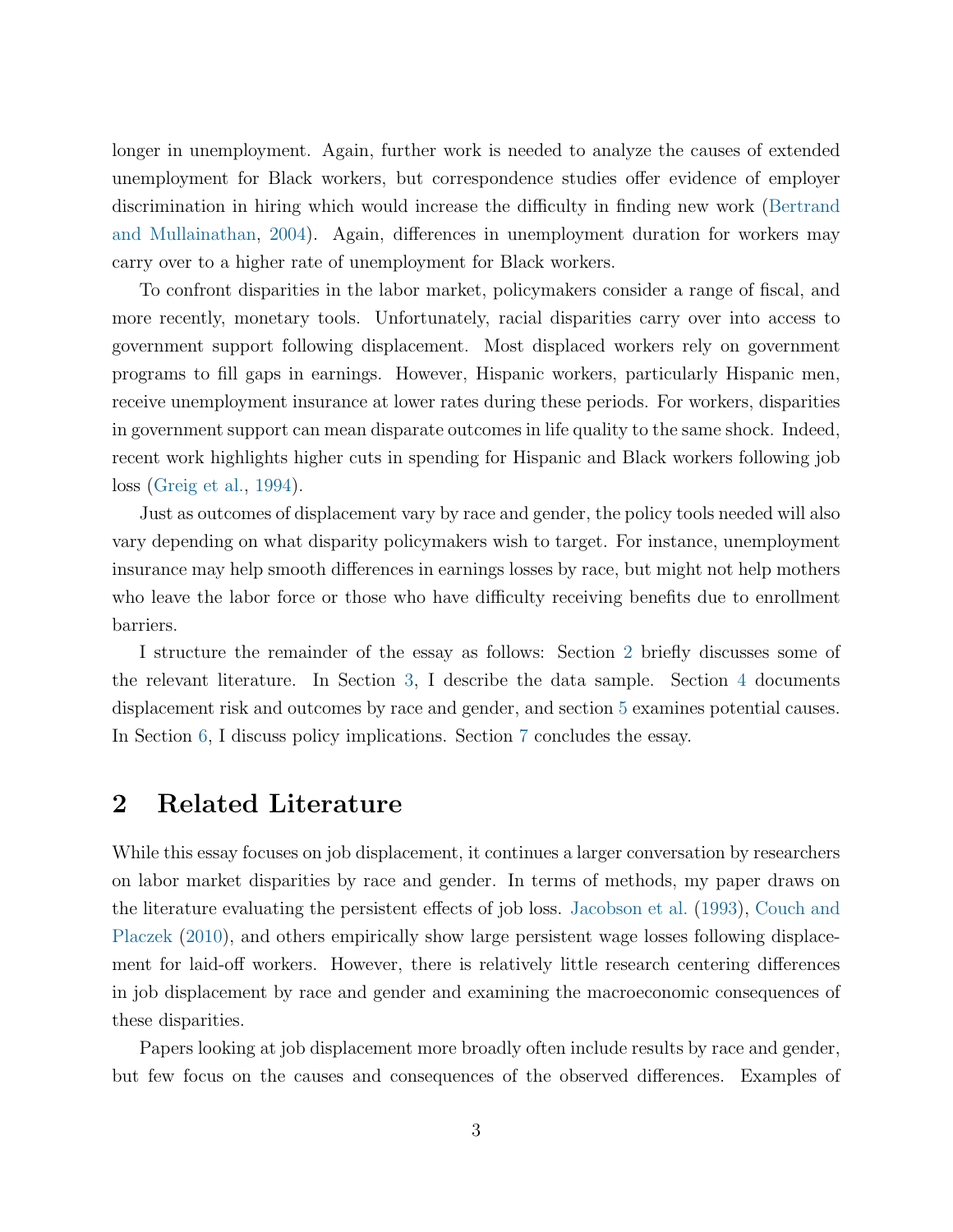papers that document differences by race and gender alongside their main analysis include [Farber](#page-16-3) [\(2017\)](#page-16-3) and [Hu and Taber](#page-17-2) [\(2011\)](#page-17-2) who both use the DWS. Work that looks directly at disparities in displacement for Black workers includes [Mar and Ong](#page-17-3) [\(1994\)](#page-17-3) and [Field and](#page-16-4) [Winfrey](#page-16-4) [\(1997\)](#page-16-4). There is also a growing literature examining job displacement outcomes by gender and the role of children [\(Crossley et al.,](#page-16-5) [1994;](#page-16-5) [Illing et al.,](#page-17-4) [2021\)](#page-17-4). My work builds on prior empirical analysis by examining the interaction of race and gender and expanding the analysis of displacement by race to include Hispanic and Asian workers.

A persistent gap in wages and labor force participation between men and women exists in the US and other countries [\(Goldin et al.,](#page-16-6) [2017;](#page-16-6) [Hornstein and Kudlyak,](#page-17-5) [2019\)](#page-17-5). Looking at the wage gap, occupational sorting plays a role with fewer women entering high-paying occupations [\(Gayle et al.,](#page-16-7) [2012;](#page-16-7) [Hunt,](#page-17-6) [2016\)](#page-17-6). Differences in occupational sorting may to be due to gendered differences in preferences for certain job amenities [\(Mas and Pallis,](#page-17-7) [2017;](#page-17-7) [Wiswall and Zafar,](#page-17-1) [2018;](#page-17-1) [Le Barbanchon et al.,](#page-17-8) [2020\)](#page-17-8). My results offer further evidence of the result in [Wiswall and Zafar](#page-17-1) [\(2018\)](#page-17-1) that women show greater preference for job security when choosing jobs. Further work can also examine whether higher rates of labor force exits for women with children following displacement may contribute to the gender lifetime participation and earnings gap.

My findings of disparities in displacement outcomes align with other work documenting wage and employment differentials by race. [Lang and Lehmann](#page-17-9) [\(2011\)](#page-17-9) review the evidence of gaps in earnings, unemployment, and labor force participation by race. Much of the literature focuses on differences between Black and White workers. Despite policies stemming from the civil rights movement to target these disparities, the earnings gap between Black and White workers has grown since the 1980s [\(Bayer and Charles,](#page-16-8) [2018;](#page-16-8) [Daly et al.,](#page-16-9) [2017\)](#page-16-9). To this conversation, I add further evidence of racial differences in labor market experiences in terms of job displacement. Displacement may also have implications for the Black-White earnings gap, given the importance for labor market dynamics, particularly unemployment, for disparities in earnings [\(Daly et al.,](#page-16-10) [2020\)](#page-16-10).

### <span id="page-3-0"></span>3 Data

I use the Displaced Worker Supplement (DWS) to the Current Population Survey for my analysis. The DWS provides the most comprehensive information on the short-run outcomes of displaced workers in the United States.

The DWS sample covers 1984-2018 with new data available every two years. I categorize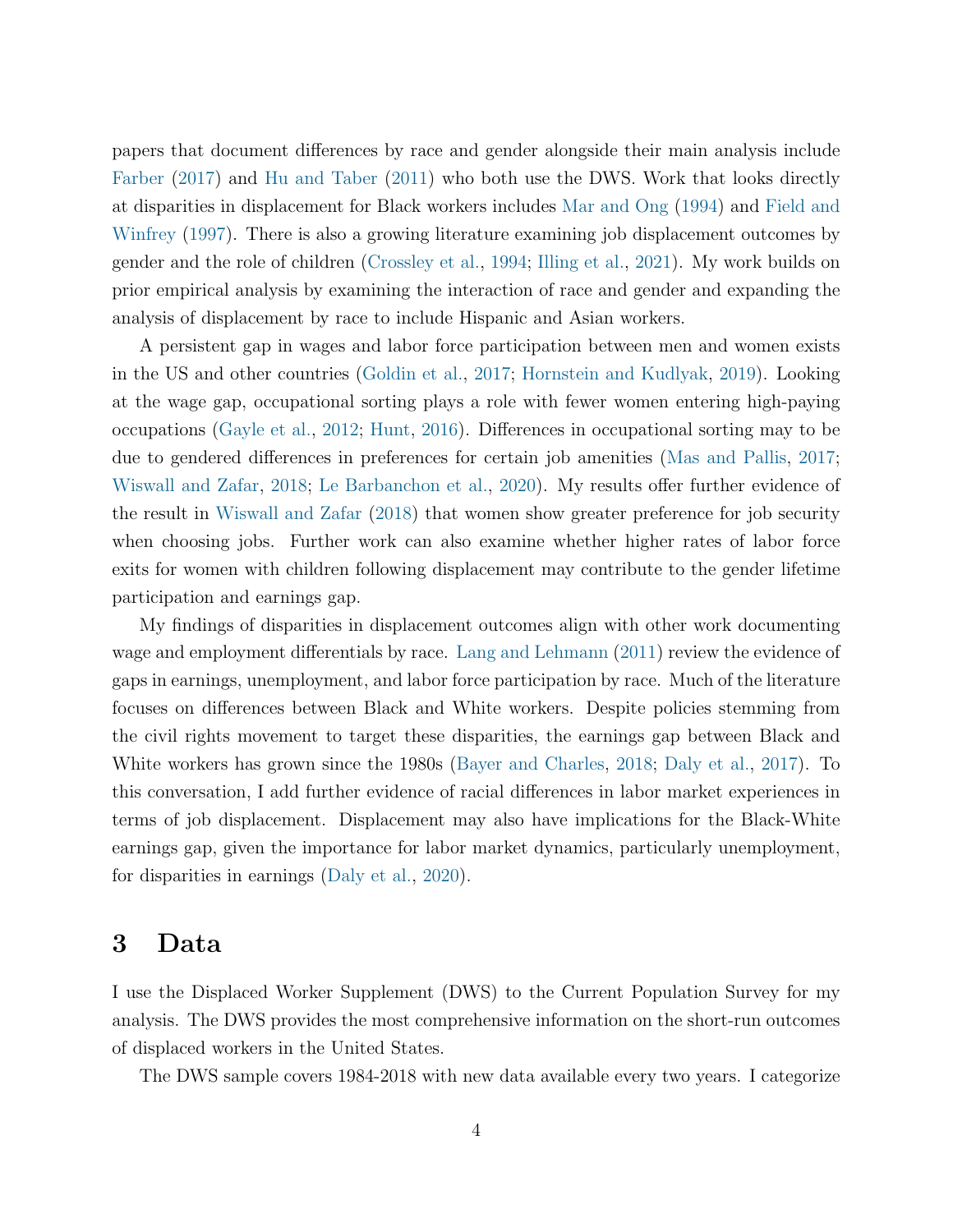workers as displaced if they report leaving their job in the past three years due to a layoff or plant closure. A layoff entails job loss from a position or shift being destroyed, and I do not count those who report being displaced for reasons such as the end of seasonal employment.

I exclude those who are self-employed or currently enrolled in school. I also only consider individuals over the age of 23. When analyzing displaced workers, I restrict analysis to those who were employed full-time in their lost job. This leaves me with 57,311 observations of displacement. Beyond race and gender, I use experience, tenure in the displaced job, education, marital status, and occupation as my control variables. For occupation, I use the 12 major occupational categories from the Census Bureau's 1990 occupation codes.

### <span id="page-4-0"></span>4 Displacement Facts by Race and Gender

<span id="page-4-1"></span>

|                          |          |          | Men      |          |          |          |          | Women    |          |          |
|--------------------------|----------|----------|----------|----------|----------|----------|----------|----------|----------|----------|
|                          | White    | Black    | Asian    | Hisp.    | All      | White    | Black    | Asian    | Hisp.    | All      |
| <b>Full Sample</b>       |          |          |          |          |          |          |          |          |          |          |
| Labor Force Part. $(\%)$ | 73.81    | 68.61    | 78.96    | 81.88    | 74.21    | 57.76    | 60.62    | 61.31    | 57.66    | 58.21    |
| Unemployment $(\%)$      | 4.09     | 10.09    | 4.22     | 6.86     | 5.34     | 3.93     | 7.88     | 7.78     | 7.07     | 4.74     |
| Full-Time $(\%)$         | 87.65    | 86.35    | 88.07    | 85.77    | 87.31    | 71.03    | 78.83    | 77.89    | 73.92    | 72.39    |
| Displacement $(\%)$      | 10.97    | 12.50    | 6.59     | 10.51    | 10.90    | 9.35     | 10.7     | 5.62     | 9.64     | 9.38     |
| Sample Size              | 617,165  | 66,504   | 27,203   | 66,277   | 777,149  | 693,991  | 92,396   | 32,175   | 75,950   | 894,512  |
| <b>Displaced Workers</b> |          |          |          |          |          |          |          |          |          |          |
| % Change in Earnings     | $-26.81$ | $-41.96$ | $-27.29$ | $-29.00$ | $-28.39$ | $-27.44$ | $-40.77$ | $-26.73$ | $-36.01$ | $-29.82$ |
| Labor Force Part. $(\%)$ | 91.29    | 90.15    | 89.4     | 92.81    | 91.19    | 84.05    | 83.54    | 82.32    | 80.91    | 83.55    |
| Unemp. $(\%)$            | 23.80    | 39.21    | 29.29    | 29.52    | 25.95    | 21.83    | 35.27    | 27.27    | 33.04    | 24.77    |
| Unemp. Duration (wks)    | 15.34    | 19.86    | 13.90    | 13.63    | 15.53    | 16.36    | 21.17    | 13.98    | 17.94    | 17.06    |
| Full-time $(\%)$         | 84.66    | 79.49    | 86.78    | 78.48    | 83.21    | 74.30    | 72.33    | 78.5     | 72.86    | 74.00    |
| Sample Size              | 26, 628  | 2,823    | 924      | 3,336    | 34,442   | 16,799   | 2,776    | 639      | 2,173    | 22,869   |

Table 1: Summary Statistics by Race and Gender

Notes: This table reports average labor market outcomes for workers in the DWS. The sample period is 1984-2018. The sample of displaced workers only includes workers who were employed full-time in their last job. Earnings are only calculated for those still in the labor force as either employed or unemployed workers. Unemployment duration and full-time vs. part-time variables are only available for currently employed workers.

I start by looking at the average displacement rate for full-time workers across race and gender in the DWS sample, reported in table [1.](#page-4-1) Asian workers have the lowest displacement rate, with 6.59 percent of Asian men and 5.62 percent of Asian women reporting a displacement in the last 3 years. Black men have the highest displacement rate at 12.5 percent,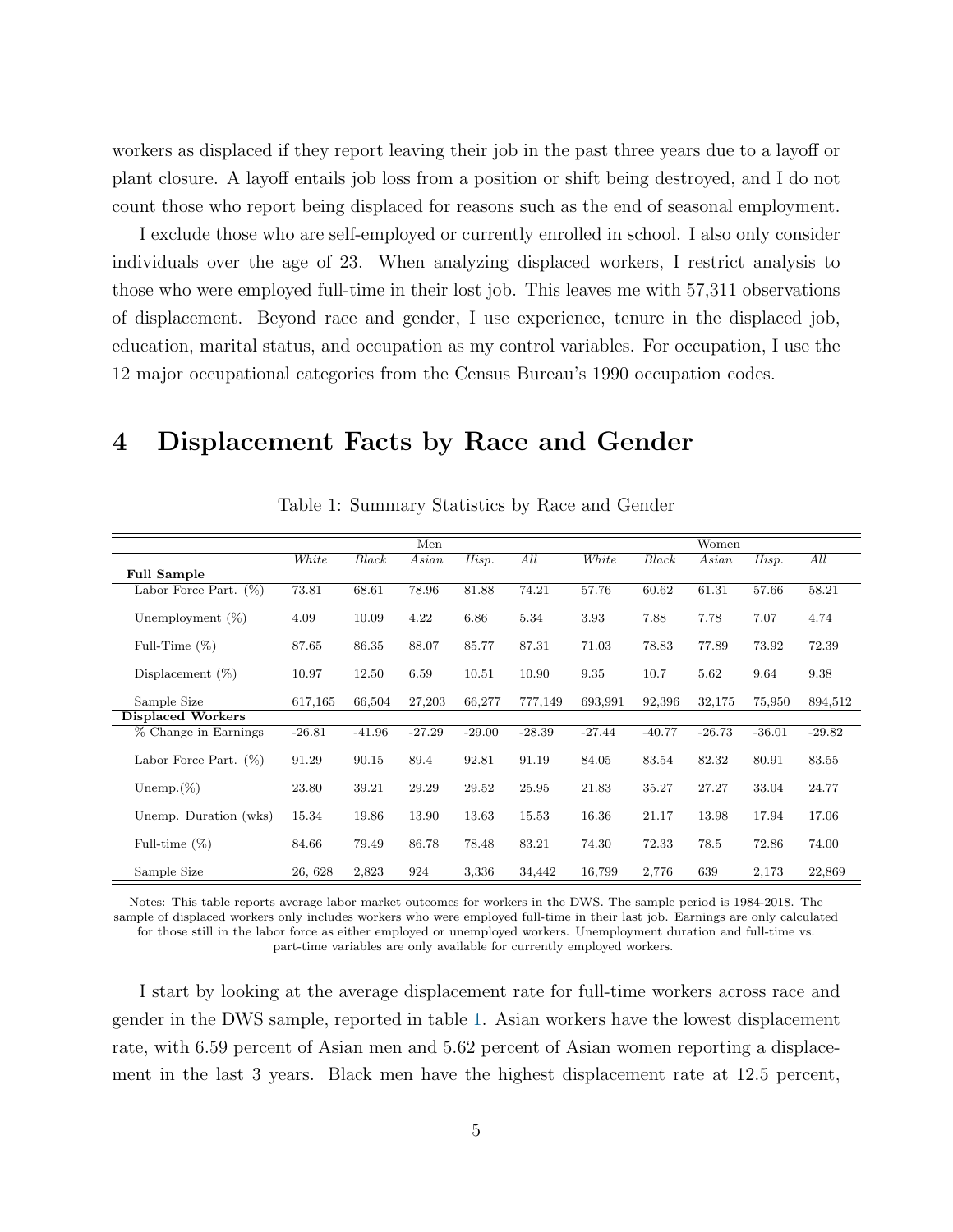followed by White men at 10.87 percent and Hispanic men at 10.5 percent. Overall, women have lower displacement rates than men. Black women see the highest displacement rate among women. While women generally have a lower displacement rate, the rate for Black women is more comparable to men at 10.7 percent. Hispanic women follow with a displacement rate of 9.64 percent, and White women have a displacement rate of 9.35 percent.

The table also summarizes workers' short-run outcomes following a displacement by race and gender. For displaced workers, table [1](#page-4-1) reports the average change in weekly earnings, current employment status (labor force participation and part-time status for the employed), and unemployment duration (for the re-employed) by race and gender. The sample of displaced workers only includes workers who were employed full-time in their last job. I calculate earnings changes only for workers still in the labor force, either as employed or unemployed. I can only evaluate unemployment duration and full-time vs. part-time variables for currently employed workers. As a comparison, the table also reports population statistics for labor force participation for all adults, the unemployment rate for those in the labor force, and the rate of full-time work for the employed as a comparison to displaced workers.

Looking at the summary statistics, we can start to see large gaps in outcomes. Black workers, both men and women, see the largest earnings losses, over 10 percent higher than other racial group averages. One contributor to higher earnings losses may be higher unemployment rates among Black displaced workers. For labor force participation, women of all racial groups drop out more than their male counterparts. This fact is particularly striking given that the workers in the sample were working full-time before displacement. We can also see the importance of considering the interaction of race and gender. While Hispanic men have the shortest duration of unemployment between displacement and finding new work, Hispanic women have the second highest.

### <span id="page-5-0"></span>5 Potential Causes

Summary statistics paint an initial picture of differences in displacement by race and gender. To dive deeper into consider potential reasons for these differences, I turn to empirical analysis. The goal of this analysis is two-fold: 1) to examine the "significance" of differences in outcomes by race and gender, and 2) to identify other characteristics that may correspond with differences in the displacement experience.

Achieving both of these goals involve including controls for observable characteristics in my empirical analysis. After accounting for variables like education, occupation, and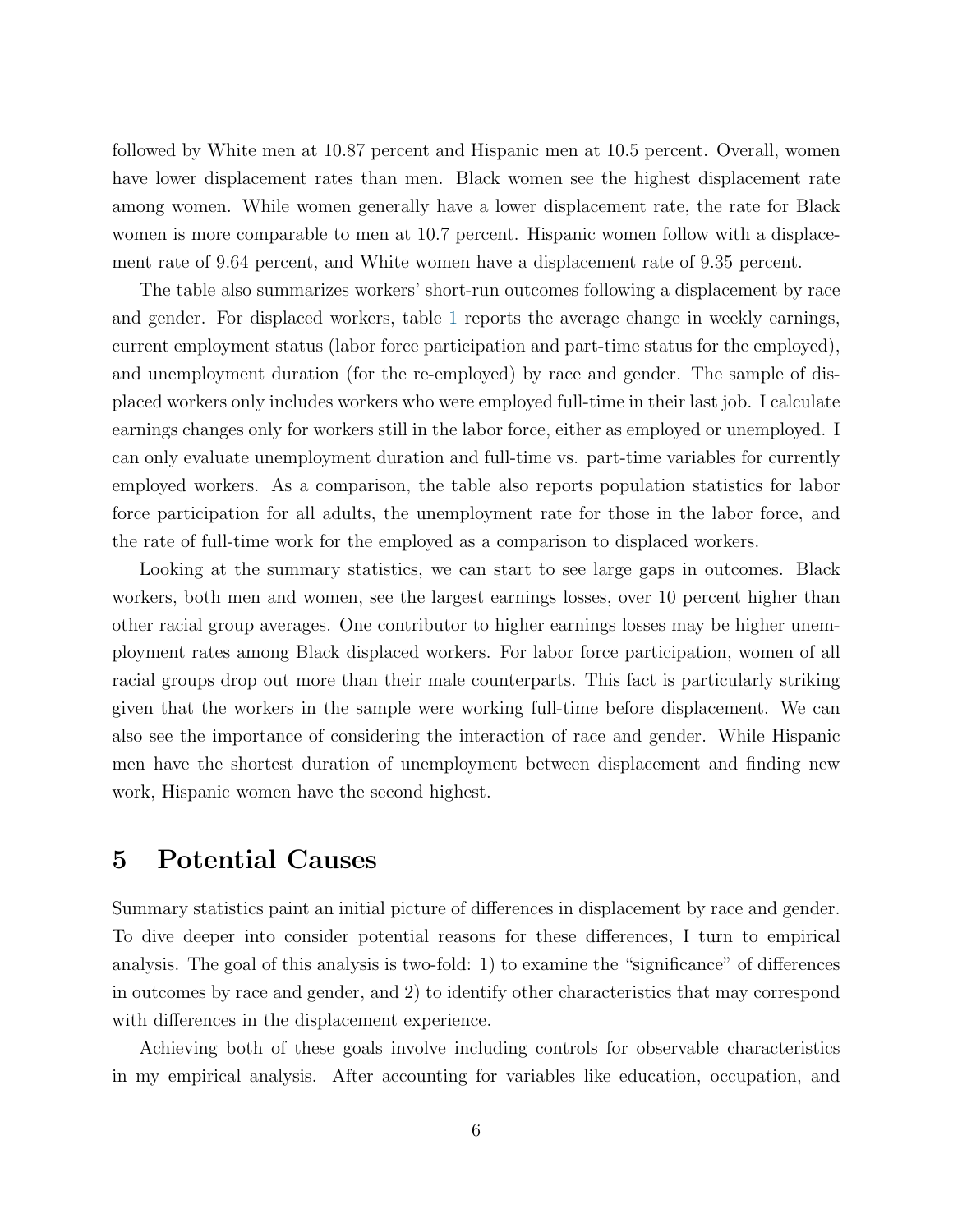marital status, I can see whether the differences between men and women or differences by race observed in the data remain unexplained after accounting for other factors. At the same time, these controls help identify important factors that account for some of the differences seen in the summary statistics of the data by race and gender.

I run ordinary least squares (OLS) or Probit analysis with displacement and earnings as the primary outcome variables. My specification is as follows:

$$
y_{it} = \alpha_o + \mathbf{x}'_{it}\beta + \gamma_1 Race_i + \gamma_2 Female_i + \gamma_3 Race_i * Female_i + \delta year_t + \epsilon_{it}
$$

where **x** is a vector of controls for worker characteristics. These controls include education, experience, tenure in the lost job, occupation, and marital status. I add year fixed effects to account for variation in displacement over time and use robust standard errors.

This method of analysis does have its limits. While it can help identify variables that are statistically significant with regards to certain outcomes, I am unable to causally interpret the relationship between the variables. For instance, if race and gender show statistical significance after accounting for other variables, it does not mean that someone's race or gender causes the differences in outcomes. Instead, we can interpret this as evidence of the myriad and significant ways a worker's labor market experience varies by race and gender.

### 5.1 Displacement Risk

I first run a Probit regression with displacement as the outcome variable. Table [2](#page-7-0) reports the marginal effects at means of the analysis. Column (1) report the results with worker characteristic controls except for occupation. Column (2) adds controls for occupation to analyze the importance of occupation sorting. Column (3) reports the same with interactions for race and gender.

With the basic controls, women have a 6.7 percentage point lower predicted probability of displacement than men. Asian workers have a 5.4 percentage point lower predicted probability of displacement than non-Hispanic White workers, while Black workers have a 2.6 percentage point higher predicted probability of displacement. Hispanic worker have similar rates of displacement to White workers. Displacement risk declines significantly both with educational attainment and with a worker's job tenure (not shown).

Occupational sorting plays a large role in the difference in displacement risk for men and women. After controlling for occupation, women have a higher predicted risk of displacement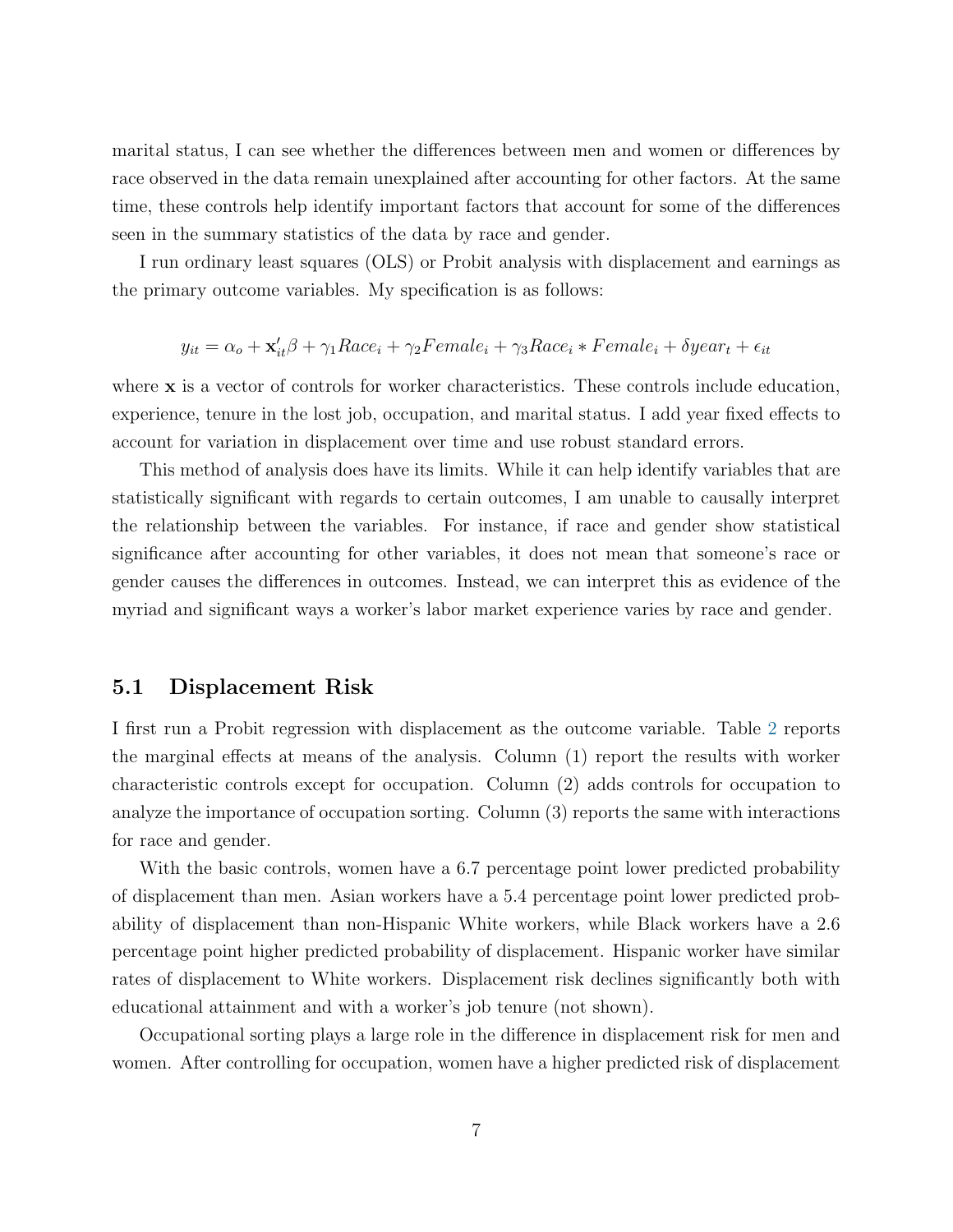|                                | (1)          | $\overline{(2)}$ | (3)          |  |  |
|--------------------------------|--------------|------------------|--------------|--|--|
|                                | Displaced    | Displaced        | Displaced    |  |  |
| Female                         | $-0.0672***$ | $0.0344***$      | $0.0373***$  |  |  |
|                                | (0.00669)    | (0.00774)        | (0.00873)    |  |  |
|                                |              |                  |              |  |  |
| <b>Black</b>                   | $0.0258*$    | $0.0367**$       | $0.0527**$   |  |  |
|                                | (0.0116)     | (0.0119)         | (0.0168)     |  |  |
|                                |              |                  |              |  |  |
| Asian                          | $-0.0541***$ | $-0.0804***$     | $-0.0642**$  |  |  |
|                                | (0.0162)     | (0.0165)         | (0.0217)     |  |  |
|                                |              | $-0.00972$       | $-0.0234$    |  |  |
| Hispanic                       | 0.00811      |                  |              |  |  |
|                                | (0.0110)     | (0.0114)         | (0.0143)     |  |  |
| Black*Female                   |              |                  | $-0.0333$    |  |  |
|                                |              |                  | (0.0235)     |  |  |
|                                |              |                  |              |  |  |
| Asian*Female                   |              |                  | $-0.0386$    |  |  |
|                                |              |                  | (0.0332)     |  |  |
|                                |              |                  |              |  |  |
| Hispanic*Female                |              |                  | 0.0368       |  |  |
|                                |              |                  | (0.0216)     |  |  |
|                                |              |                  |              |  |  |
| Constant                       | $-1.598***$  | $-1.744***$      | $-1.746***$  |  |  |
|                                | (0.0203)     | (0.0231)         | (0.0232)     |  |  |
| Year FE                        | Yes          | Yes              | $_{\rm Yes}$ |  |  |
| Occ. FE                        | No           | Yes              | Yes          |  |  |
| Controls                       | Yes          | Yes              | Yes          |  |  |
| N                              | 446361       | 444408           | 444408       |  |  |
| Standard errors in parentheses |              |                  |              |  |  |

<span id="page-7-0"></span>Table 2: Probit Analysis of Displacement Risk

\*  $p < 0.05$ , \*\*  $p < 0.01$ , \*\*\*  $p < 0.001$ 

Note: This table reports the marginal effects at means of a Probit analysis of displacement likelihood of full-time workers with controls for worker characteristics using data from the DWS. The sample period is 1984-2018.

than men. Accounting for occupational sorting also increases the disparities in displacement risk by race.

### 5.2 Labor Market Outcomes

After displacement, prior work documents that workers see large and persistence earnings losses. To analyze implications by race and gender, I first examine the labor force participation outcomes of displaced workers. I then consider workers' earnings post-displacement and analyze the two components of earnings, hours and wages.

#### Labor Force Participation

To analyze labor force participation, I start with workers who were employed full-time in their displaced job. These workers would be on the higher end of labor force attachment. I restrict to full-time workers since I do not have a measure of hours worked, and it will make later analysis of wages more comparable. Results are reported in table [3.](#page-8-0)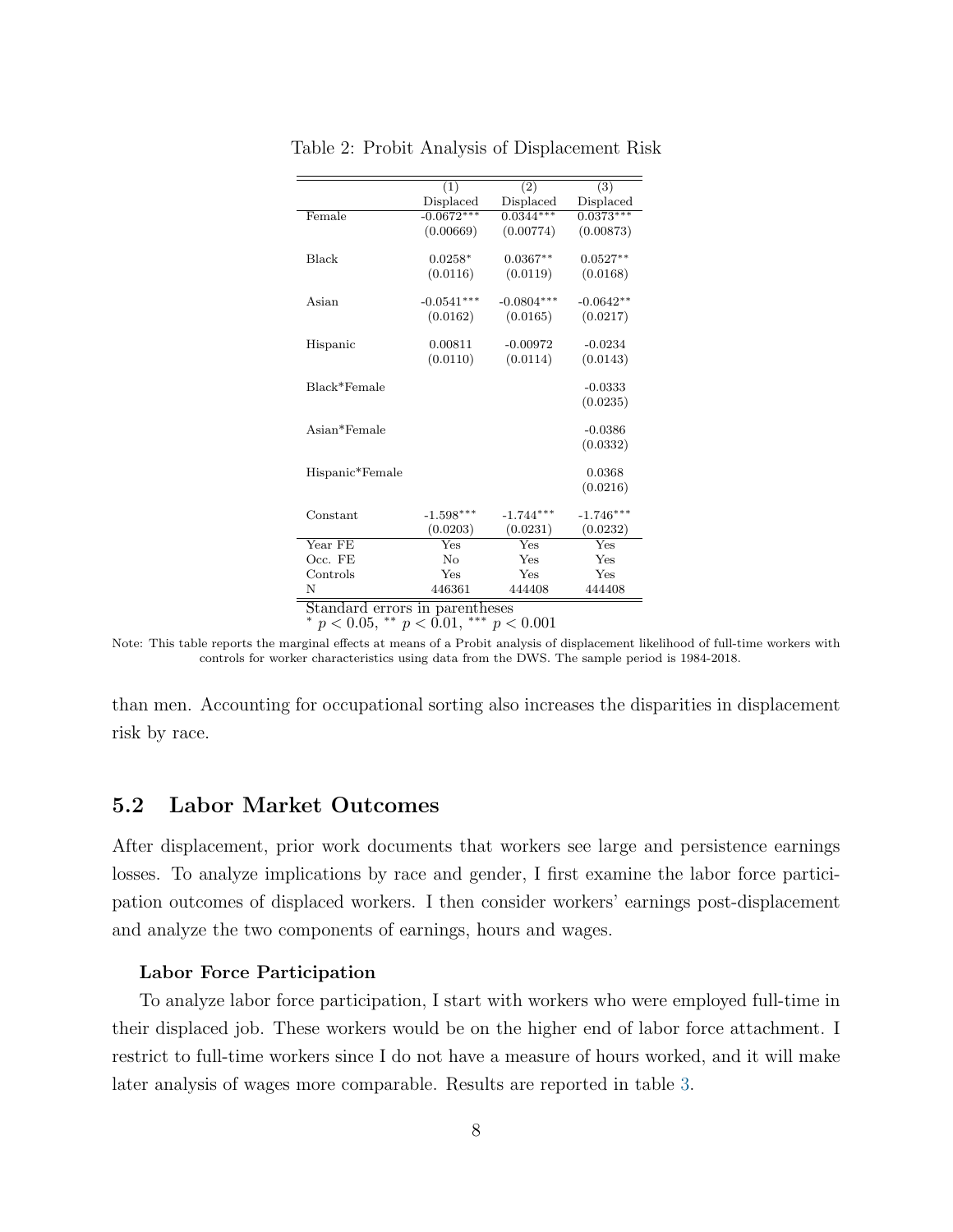<span id="page-8-0"></span>

|                     | (1)                | $\overline{(2)}$   | $\overline{(3)}$   | (4)                |
|---------------------|--------------------|--------------------|--------------------|--------------------|
|                     | Not in Labor Force | Not in Labor Force | Not in Labor Force | Not in Labor Force |
| Female              | $0.425***$         | $0.449***$         | $0.231***$         | $0.272***$         |
|                     | (0.0288)           | (0.0309)           | (0.0313)           | (0.0318)           |
|                     |                    |                    |                    |                    |
| <b>Black</b>        | 0.0524             | 0.0311             | 0.0253             | 0.0184             |
|                     | (0.0525)           | (0.0321)           | (0.0328)           | (0.0323)           |
|                     |                    |                    |                    |                    |
| Asian               | $0.213**$          | $0.186***$         | $0.192***$         | $0.187***$         |
|                     | (0.0676)           | (0.0446)           | (0.0452)           | (0.0456)           |
| Hispanic            | $-0.0828$          | 0.0258             | 0.0253             | 0.0182             |
|                     | (0.0462)           | (0.0346)           | (0.0341)           | (0.0337)           |
|                     |                    |                    |                    |                    |
| Black*Female        | $-0.0406$          |                    |                    |                    |
|                     | (0.0732)           |                    |                    |                    |
|                     |                    |                    |                    |                    |
| Hispanic*Female     | $0.217***$         |                    |                    |                    |
|                     | (0.0628)           |                    |                    |                    |
|                     |                    |                    |                    |                    |
| Asian*Female        | $-0.0590$          |                    |                    |                    |
|                     | (0.0951)           |                    |                    |                    |
|                     |                    |                    |                    |                    |
| Children            |                    | $-0.0319$          | $-0.268***$        |                    |
|                     |                    | (0.0183)           | (0.0278)           |                    |
| Child*Female        |                    |                    | $0.473***$         |                    |
|                     |                    |                    | (0.0400)           |                    |
|                     |                    |                    |                    |                    |
| No. of Children     |                    |                    |                    | $-0.0983***$       |
|                     |                    |                    |                    | (0.0133)           |
|                     |                    |                    |                    |                    |
| No. Children*Female |                    |                    |                    | $0.206***$         |
|                     |                    |                    |                    | (0.0165)           |
|                     |                    |                    |                    |                    |
| Constant            | $-1.605***$        | $-1.610***$        | $-1.540***$        | $-1.557***$        |
|                     | (0.0753)           | (0.0780)           | (0.0780)           | (0.0781)           |
| Year FE             | Yes                | Yes                | Yes                | Yes                |
| Occ. FE             | Yes                | Yes                | Yes                | Yes                |
| Controls            | Yes                | Yes                | Yes                | Yes                |
| N                   | 41363              | 41363              | 41363              | 41363              |

Table 3: Probit Analysis of Labor Force Participation

\*  $p < 0.05$ , \*\*  $p < 0.01$ , \*\*\*  $p < 0.001$ 

This table reports the marginal effects of a Probit analysis of labor force exit for former full-time workers controlling for worker characteristics. The sample period is 1984-2018.

The most striking differences in labor force participation are seen by gender. Women have a 42.5 percentage point higher predicted probability of exiting the labor force than men after controlling for occupation. Other work highlights the role that children may play in women's labor force participation. To test whether having children plays a role in the labor force participation disparities between men and women following displacement, I first control for whether the worker has children. I then add an interaction between worker's gender and having children in the household to the Probit analysis. Without interactions, children seem to have no influence on labor force participation. However, this masks that the presence of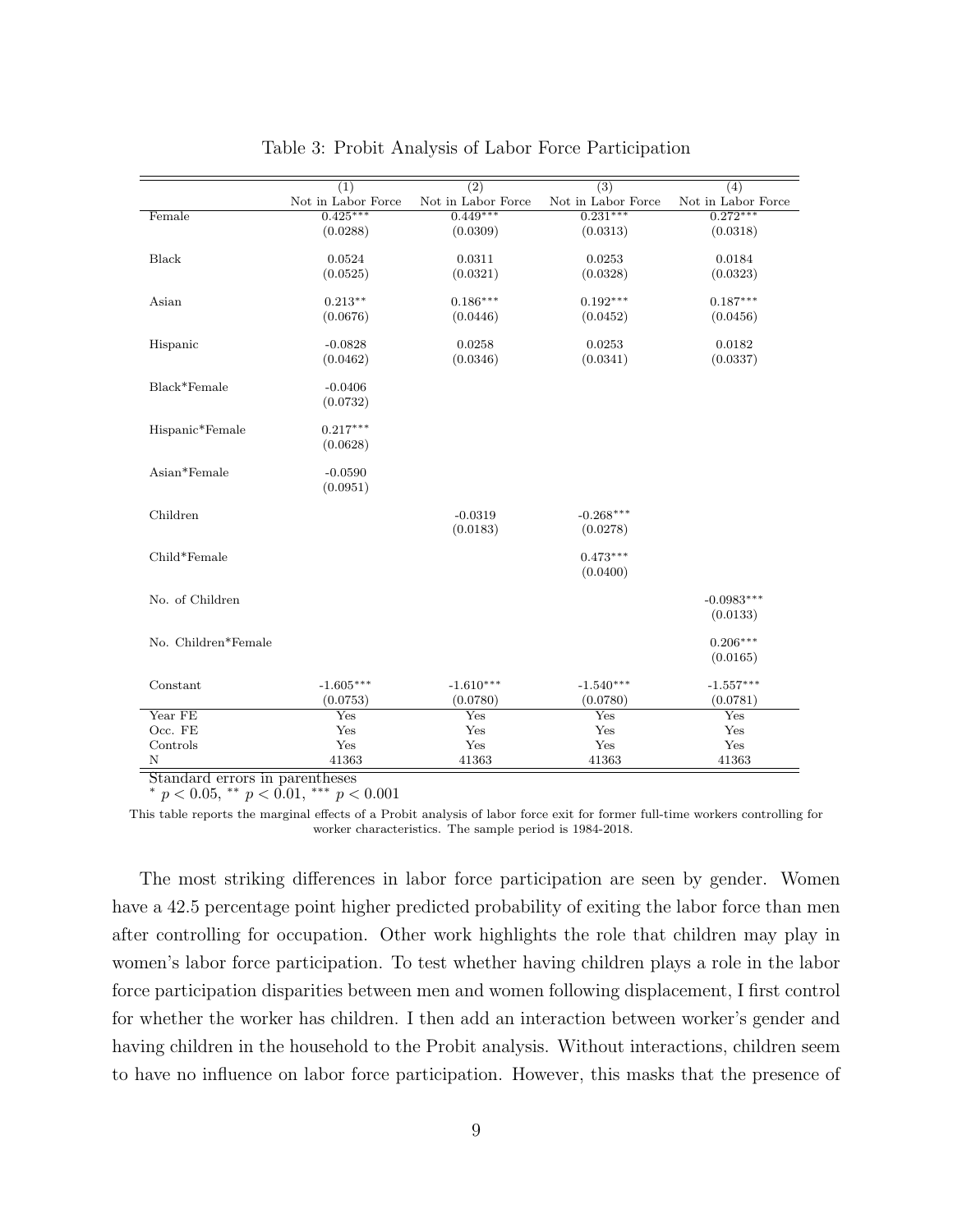<span id="page-9-0"></span>

|                 | $\overline{(1)}$  | $\overline{(2)}$  | $\overline{(3)}$  | $\overline{(4)}$  |
|-----------------|-------------------|-------------------|-------------------|-------------------|
|                 | % Change Earnings | % Change Earnings | % Change Earnings | % Change Earnings |
| <b>Black</b>    | $-11.22***$       | $-11.19***$       | $-1.693$          | $-1.630$          |
|                 | (1.664)           | (1.695)           | (1.018)           | (1.313)           |
|                 |                   |                   |                   |                   |
| Asian           | $-2.147$          | $-1.671$          | $4.361*$          | 2.518             |
|                 | (2.610)           | (2.484)           | (1.915)           | (2.743)           |
| Hispanic        | $-1.708$          | $-1.231$          | $2.363*$          | 2.438             |
|                 | (1.303)           | (1.321)           | (1.029)           | (1.373)           |
| Female          | $-1.436$          | $-2.628**$        | $-2.766***$       | $-2.838***$       |
|                 | (0.929)           | (0.832)           | (0.661)           | (0.711)           |
|                 |                   |                   |                   |                   |
| Unemployed      |                   |                   | $-93.10***$       | $-93.10***$       |
|                 |                   |                   | (0.802)           | (0.797)           |
| Black*Female    |                   |                   |                   | $-0.139$          |
|                 |                   |                   |                   | (1.713)           |
| Hispanic*Female |                   |                   |                   | $-0.209$          |
|                 |                   |                   |                   | (1.871)           |
|                 |                   |                   |                   |                   |
| Asian*Female    |                   |                   |                   | 4.274             |
|                 |                   |                   |                   | (5.060)           |
| Constant        | $-54.86***$       | $-55.32***$       | 0.0548            | 0.0840            |
|                 | (3.764)           | (3.808)           | (2.015)           | (2.042)           |
| R Squared       | 0.117             | 0.121             | 0.469             | 0.469             |
| Year FE         | Yes               | Yes               | Yes               | Yes               |
| Occ. FE         | No                | Yes               | Yes               | Yes               |
| Controls        | Yes               | Yes               | Yes               | Yes               |
| N               | 29044             | 28765             | 28765             | 28765             |

Table 4: OLS Analysis of Earnings Changes

\*  $p < 0.05$ , \*\*  $p < 0.01$ , \*\*\*  $p < 0.001$ 

This table reports the coefficients of an OLS analysis of earnings changes for workers currently in the labor force, controlling for worker characteristics using the DWS. The sample period is 1984-2018.

children in the household has opposite implications for labor force participation for men and women. Men with children in the household have a 26 percentage point higher likelihood of staying in the work force, while women with children have a 47 percentage point higher likelihood of exiting the labor force. This effect increases with the number of children in the household.

When looking at race, Asian Americans show the least attachment with a 21 percentage point higher likelihood of exiting the labor force post-displacement.

#### Earnings

Next, I analyze outcomes for workers who stay in the labor force. I first analyze earnings, a typical level of analysis when considering workers outcomes. While I exclude those who exit the labor force, I do include those who are currently unemployed and therefore reporting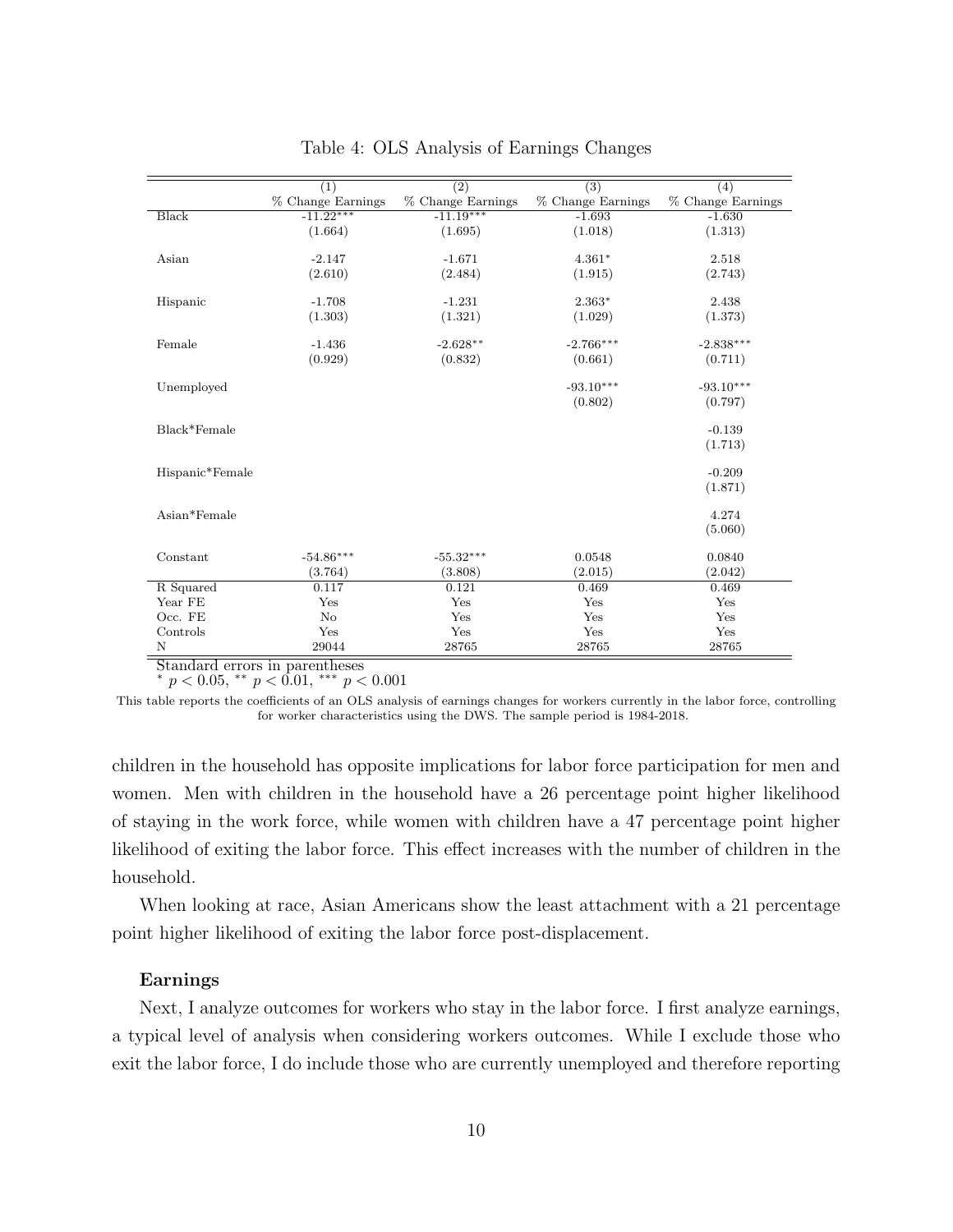zero earnings. Adding those who exit the labor force would only enhance the disparities.

Table [4](#page-9-0) reports estimates from an OLS regression of percent change in weekly earnings for displaced workers controlling for worker and lost-job characteristics. Black workers' weekly earnings decline by 11 percent more on average than non-Hispanic White workers. Asian and Hispanic workers do not have significantly different losses compared to non-Hispanic White workers. I also add unemployment status as an additional control variable. The results indicate that differences in unemployment can account for the larger earnings losses for Black workers.

Women's earnings decline 2.6 percent more than men after controlling for occupation. This result is robust to differences in unemployment. When controlling for unemployment, the interaction terms of gender and race do not show additional differences in earnings losses.

#### Hours

Next, I look closer at one component of earnings: hours. I start with unemployment, the biggest short-run contributor to lost hours for displaced workers. Since the DWS collects data from workers at different points after displacement, I analyze unemployment in two ways. Firstly, for currently employed workers I analyze the duration of unemployment between when a displaced worker losses the job loss and when they find new employment. Secondly, I consider those who report currently being unemployed. Unfortunately, this later measure does allow for the possibility that a worker found a new job post-displacement and re-entered unemployment at the time of the survey response. Finally, I can examine whether workers who find new employment currently work full- or part-time.

Table [5](#page-11-0) shows the estimates of the OLS regression with unemployment duration in weeks and current unemployment status as explanatory variables. Black workers spend about 4 weeks longer in unemployment than other workers with similar characteristics. Women also spend about a week more in unemployment than men. Controlling for occupation does not change these results. The interactions of gender and race do show additional variation beyond what is seen when looking at race and gender separately. I find that Hispanic women spend about two weeks longer in unemployment compared to their male counterparts.

When looking at the characteristics of the currently unemployed by race, Black workers have a 32.9 percentage point higher predicted probability of unemployment, in line with the longer duration of unemployment seen for those who find re-employment. Asian workers have a 20.0 percentage point higher predicted probability of currently being unemployed than non-Hispanic White workers. Hispanic workers also have a higher predicted probability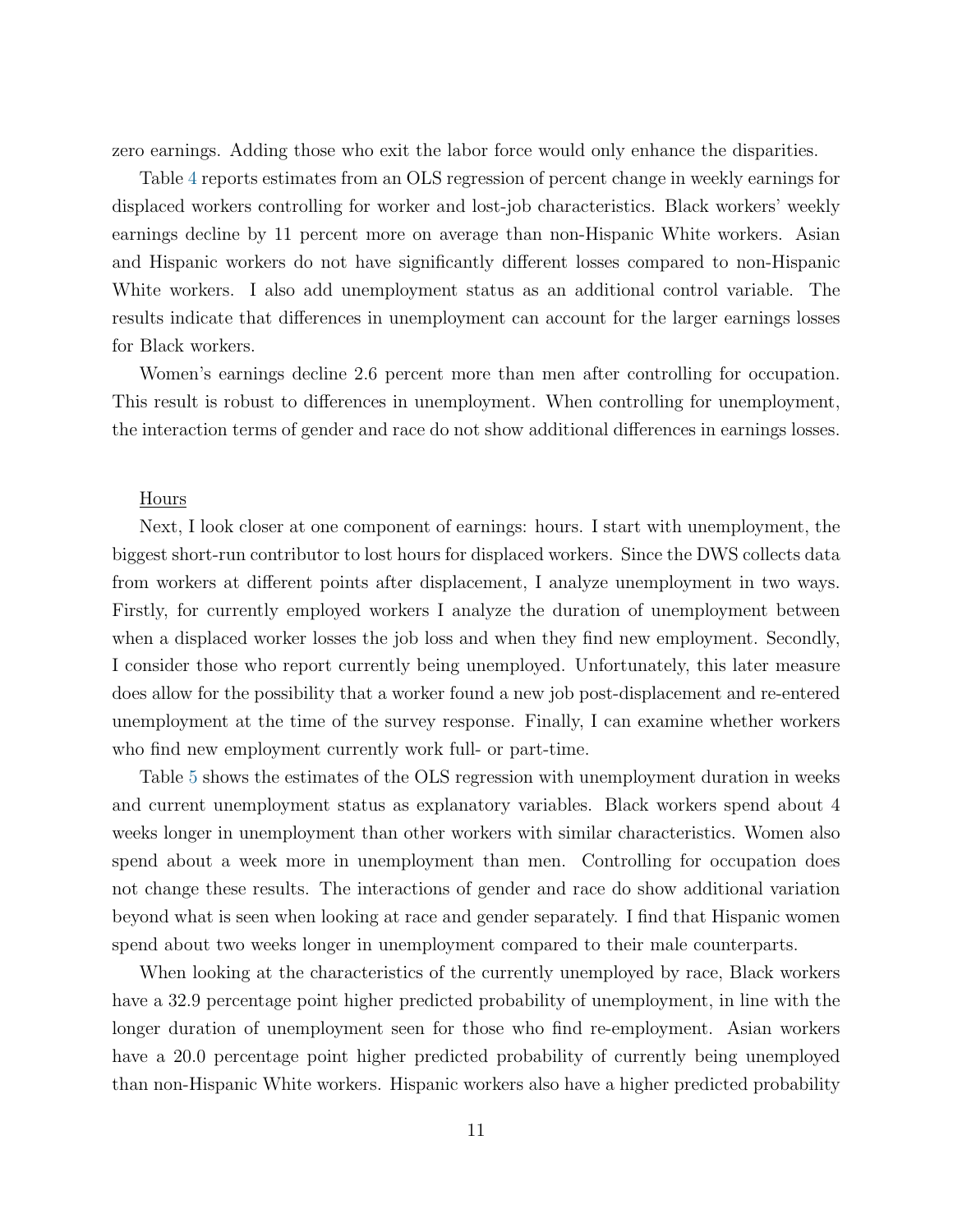<span id="page-11-0"></span>

|                 | $\overline{(1)}$            | $\overline{(2)}$            | $\overline{(3)}$ | $\overline{(4)}$ |
|-----------------|-----------------------------|-----------------------------|------------------|------------------|
|                 | Unemployment Duration (Wks) | Unemployment Duration (Wks) | Unemployed       | Unemployed       |
| Female          | $1.266***$                  | $0.961*$                    | $-0.00490$       | $-0.0174$        |
|                 | (0.411)                     | (0.358)                     | (0.0198)         | (0.0202)         |
|                 |                             |                             |                  |                  |
| <b>Black</b>    | $4.220***$                  | $3.951***$                  | $0.329***$       | $0.358***$       |
|                 | (0.867)                     | (0.800)                     | (0.0352)         | (0.0536)         |
| Asian           | 0.289                       | 1.067                       | $0.209***$       | $0.236***$       |
|                 | (0.900)                     | (0.983)                     | (0.0457)         | (0.0609)         |
|                 |                             |                             |                  |                  |
| Hispanic        | $-0.0121$                   | $-0.694$                    | $0.106***$       | 0.0365           |
|                 | (0.485)                     | (0.484)                     | (0.0262)         | (0.0334)         |
|                 |                             |                             |                  |                  |
| Black*Female    |                             | 0.659                       |                  | $-0.0643$        |
|                 |                             | (0.991)                     |                  | (0.0741)         |
|                 |                             |                             |                  |                  |
| Hispanic*Female |                             | $1.981*$                    |                  | $0.201***$       |
|                 |                             | (0.942)                     |                  | (0.0471)         |
| Asian*Female    |                             | $-1.821$                    |                  | $-0.0689$        |
|                 |                             |                             |                  | (0.106)          |
|                 |                             | (1.281)                     |                  |                  |
| Constant        | $34.40***$                  | $34.53***$                  | $-1.152***$      | $-1.153***$      |
|                 | (1.353)                     | (1.313)                     | (0.0598)         | (0.0595)         |
| R Squared       | 0.138                       | 0.138                       |                  |                  |
| Year $\rm FE$   | Yes                         | Yes                         | Yes              | Yes              |
| Occ. FE         | Yes                         | Yes                         | Yes              | Yes              |
| Controls        | Yes                         | Yes                         | Yes              | Yes              |
| Ν               | 29300                       | 29300                       | 36574            | 36574            |

Table 5: OLS and Probit Analysis of Unemployment

 $p < 0.05$ , \*\*  $p < 0.01$ , \*\*\*  $p < 0.001$ 

This table reports the coefficients of an OLS analysis of unemployment duration for currently employed workers and the likelihood of current unemployment controlling for worker characteristics using the DWS. The sample period is 1984-2018.

of unemployment, and examining the interaction shows that this higher unemployment is concentrated among Hispanic women.

For those that find employment, table [6](#page-12-1) reports results from a Probit analysis of the characteristics of workers were employed full-time again. Displaced women have a 31.5 percentage point higher predicted probability of transitioning from full-time to part-time work than men. These moves seem to be similarly motivated by the presence of children in the household, as seen in the labor force participation decision (analysis not shown). Asian workers are 22 percentage points less likely to move into part-time employment with no significant difference for other racial groups.

#### Wages

Finally, I turn to analysis of wages for re-employed workers. I calculate wage changes only for those employed full-time pre- and post-displacement. Since the DWS only reports weekly earnings for the duration of the sample, restricting to full-time workers minimizes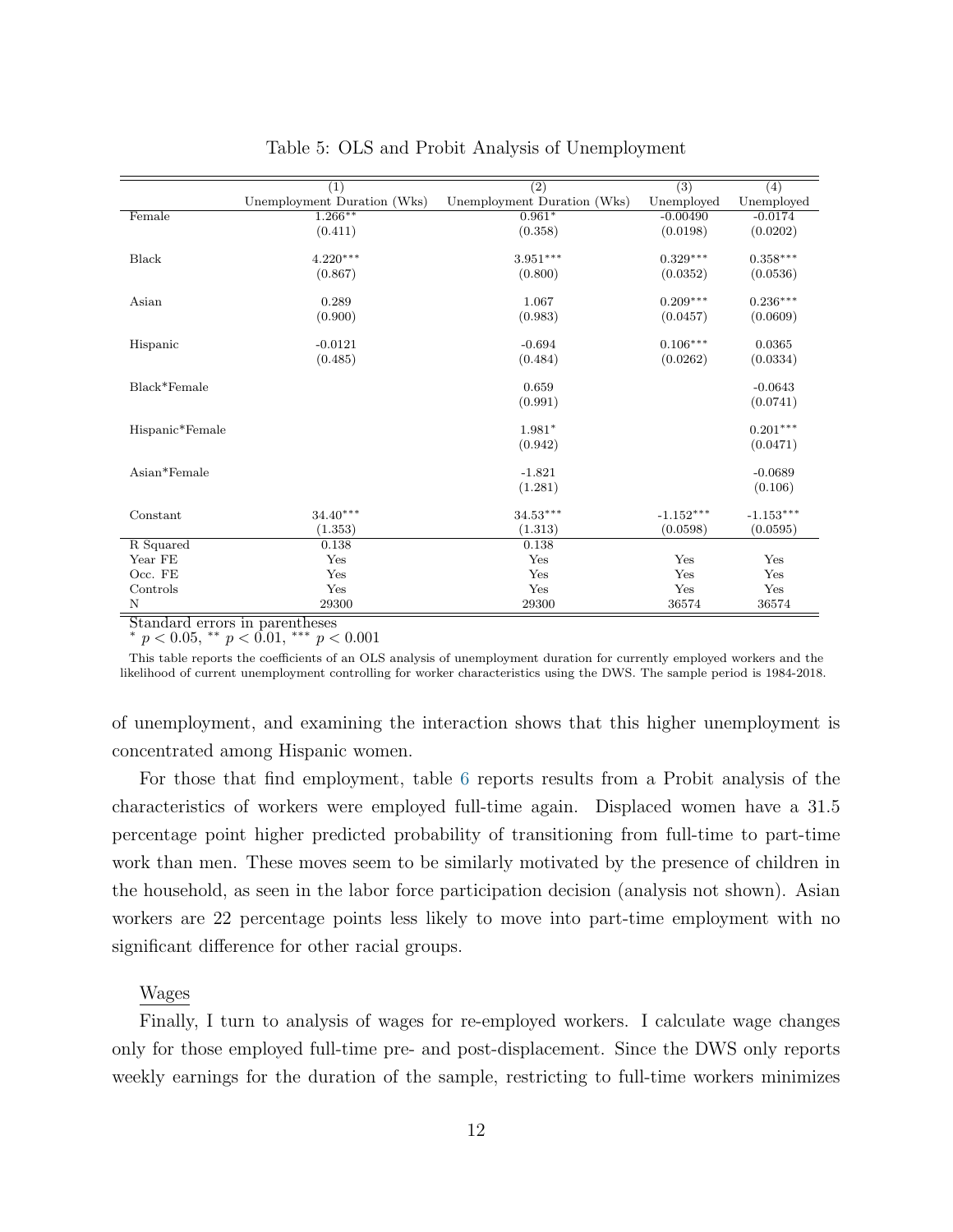<span id="page-12-1"></span>

|                                | (1)                       | (2)         |  |  |
|--------------------------------|---------------------------|-------------|--|--|
|                                | Part-time                 | Part-time   |  |  |
| Female                         | $0.307***$                | $0.333***$  |  |  |
|                                | (0.0204)                  | (0.0230)    |  |  |
|                                |                           |             |  |  |
| <b>Black</b>                   | 0.0483                    | 0.0966      |  |  |
|                                | (0.0366)                  | (0.0515)    |  |  |
| Asian                          | $-0.226**$                | $-0.185$    |  |  |
|                                |                           |             |  |  |
|                                | (0.0798)                  | (0.110)     |  |  |
| Hispanic                       | 0.0586                    | $0.0919*$   |  |  |
|                                | (0.0322)                  | (0.0411)    |  |  |
|                                |                           |             |  |  |
| Black*Female                   |                           | $-0.102$    |  |  |
|                                |                           | (0.0741)    |  |  |
|                                |                           |             |  |  |
| Hispanic*Female                |                           | $-0.0894$   |  |  |
|                                |                           | (0.0805)    |  |  |
|                                |                           |             |  |  |
| Asian*Female                   |                           | $-0.0896$   |  |  |
|                                |                           | (0.111)     |  |  |
| Constant                       | $-1.012***$               | $-1.025***$ |  |  |
|                                |                           |             |  |  |
|                                | (0.0828)                  | (0.0813)    |  |  |
| $Year$ FE                      | $\overline{\mathrm{Yes}}$ | Yes         |  |  |
| Occ. FE                        | Yes                       | Yes         |  |  |
| Controls                       | Yes                       | Yes         |  |  |
| N                              | 27154                     | 27154       |  |  |
| Standard errors in parentheses |                           |             |  |  |
| $p < 0.05$ ,                   | ** $p < 0.01$ ,           | p < 0.001   |  |  |

Table 6: Probit Analysis of Hours

This table reports the marginal effects of a Probit analysis of part-time vs. full-time status for employed workers with controls for worker characteristics using the DWS. The sample period is 1984-2018.

variation in earnings from changes in hours. This allows changes in weekly earnings to reflect changes only in wages. I use the log difference in weekly earnings as an approximation for the percent change in wages. Table [7](#page-13-0) shows that, after accounting for occupation, re-employed, full-time workers see similar losses across race and gender categories (and the interaction terms).

### <span id="page-12-0"></span>6 Policy

While job displacement can cause a large shock to earnings, government programs exist to bridge the gap. Unfortunately, the disparities seen in the job market also carry over to access to these services. Using the same sample and methods as in the previous section, I analyze the worker characteristics associated with receiving unemployment insurance postdisplacement. Table [8](#page-14-1) reports the take-up of unemployment insurance by race and gender.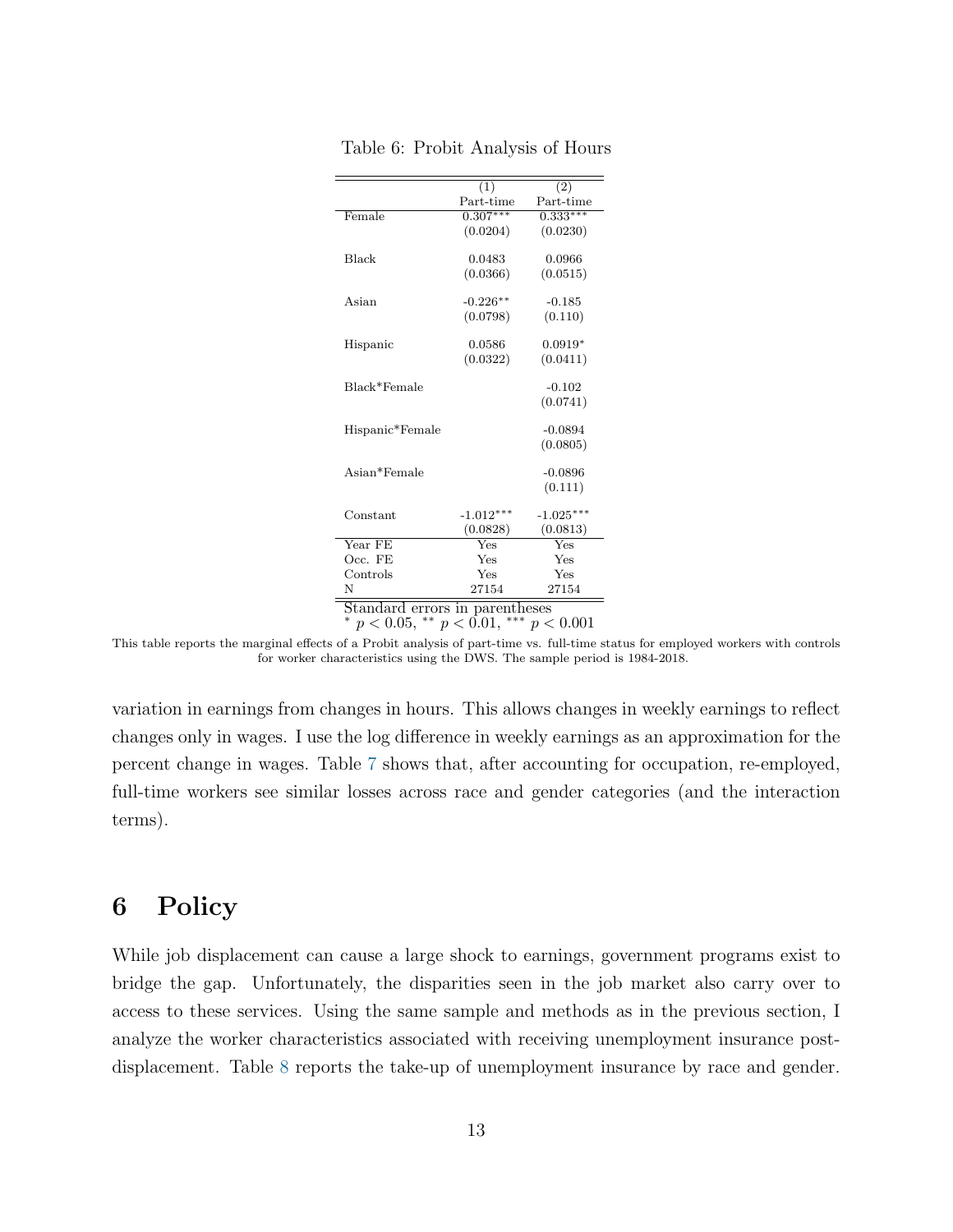<span id="page-13-0"></span>

|                 | (1)           | $\overline{(2)}$ | $\overline{(3)}$ |
|-----------------|---------------|------------------|------------------|
|                 | % Change Wage | % Change Wage    | % Change Wage    |
| Female          | 1.984*        | 1.490            | 2.045            |
|                 | (0.819)       | (0.893)          | (1.103)          |
|                 |               |                  |                  |
| Black           | $-1.170$      | $-1.815$         | $-0.954$         |
|                 | (1.923)       | (1.947)          | (2.430)          |
| Asian           |               | 4.406            | 3.656            |
|                 | 5.234         |                  |                  |
|                 | (2.941)       | (3.013)          | (3.091)          |
| Hispanic        | 2.477         | 2.516            | 3.323            |
|                 | (1.617)       | (1.564)          | (2.038)          |
|                 |               |                  |                  |
| Black*Female    |               |                  | $-2.042$         |
|                 |               |                  | (2.819)          |
|                 |               |                  |                  |
| Hispanic*Female |               |                  | $-2.427$         |
|                 |               |                  | (3.119)          |
|                 |               |                  |                  |
| Asian*Female    |               |                  | 1.678            |
|                 |               |                  | (5.439)          |
| oth_fem         |               |                  | $-12.37$         |
|                 |               |                  | (6.783)          |
|                 |               |                  |                  |
| Constant        | 3.392         | $-1.141$         | $-1.464$         |
|                 | (2.901)       | (3.010)          | (3.037)          |
| R Squared       | 0.0456        | 0.0520           | 0.0524           |
| Year FE         | Yes           | Yes              | Yes              |
| Occ. FE         | No            | Yes              | Yes              |
| Controls        | Yes           | Yes              | Yes              |
| N               | 10631         | 10543            | 10543            |

Table 7: OLS Analysis of Wage Losses

Standard errors in parentheses \*  $p < 0.05$ , \*\*  $p < 0.01$ , \*\*\*  $p < 0.001$ 

This table reports the percent change in wage following displacement for workers employed in full-time jobs pre- and post-displacement by race and gender in the DWS. The sample period is 1984-2018.

Even when controlling for observable characteristics including occupation, Hispanic workers have a 25 percentage point lower predicted probability of receiving unemployment insurance (UI). Looking at the interaction term, this low UI take-up primarily comes from low takeup by Hispanic men. Unlike documented disparities in unemployment insurance access for Black workers in other contexts, Black workers see the highest take-up of UI compared to workers from other racial groups. This may be due to the fact that qualification for UI benefits is more certain when entering unemployment from a layoff or plant closing. We see a similar pattern for women, who have an 11 percentage point higher predicted probability of receiving UI.

Expanding unemployment insurance access would be one way to begin to address disparities in displacement outcomes by race. At the same time, the policies that most effectively target disparities by race may not treat those by gender, and vice versa. When attempting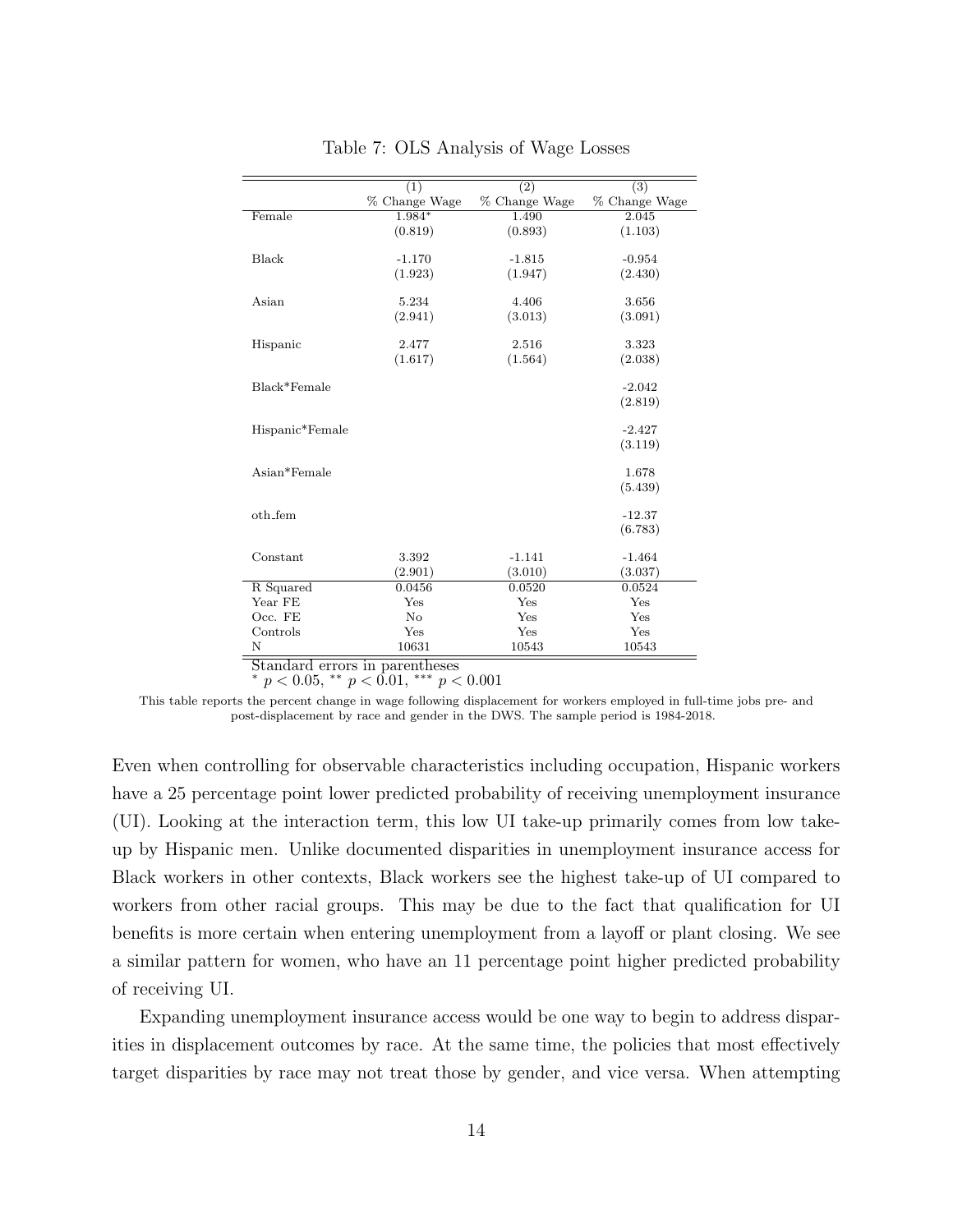<span id="page-14-1"></span>

|                 | (1)                    | (2)                    | $\overline{(3)}$       |
|-----------------|------------------------|------------------------|------------------------|
|                 | Unemployment Insurance | Unemployment Insurance | Unemployment Insurance |
| Female          | $0.0730***$            | $0.116***$             | $0.0950***$            |
|                 | (0.0158)               | (0.0197)               | (0.0192)               |
| Black           | $0.0756**$             | $0.0869**$             | $0.0791*$              |
|                 | (0.0254)               | (0.0282)               | (0.0351)               |
| Asian           | $-0.0223$              | $-0.0164$              | $-0.00269$             |
|                 | (0.0396)               | (0.0418)               | (0.0491)               |
| Hispanic        | $-0.257***$            | $-0.195***$            | $-0.249***$            |
|                 | (0.0332)               | (0.0258)               | (0.0285)               |
| Black*Female    |                        |                        | 0.0215                 |
|                 |                        |                        | (0.0485)               |
| Hispanic*Female |                        |                        | $0.149**$              |
|                 |                        |                        | (0.0458)               |
| Asian*Female    |                        |                        | $-0.0298$              |
|                 |                        |                        | (0.0657)               |
| Constant        | $-0.217**$             | $0.113*$               | $0.120*$               |
|                 | (0.0705)               | (0.0564)               | (0.0567)               |
| Year FE         | Yes                    | Yes                    | Yes                    |
| Occ. FE         | No                     | Yes                    | Yes                    |
| Controls        | Yes                    | Yes                    | Yes                    |
| N               | 41369                  | 40807                  | 40807                  |

Table 8: Probit Analysis of Unemployment Insurance

 $p < 0.05$ , \*\*  $p < 0.01$ , \*\*\*  $p < 0.001$ 

This table reports the marginal effects of a Probit analysis of UI status following displacement with controls for worker characteristics. The sample period is 1984-2018.

to address gender gaps in displacement, policymakers should look to policies focused on maintaining labor force participation. Given that women with children face the highest risk of exiting the labor force, policies that provide childcare subsidies to displaced workers may be needed even into the worker's next job. Unemployment insurance, which ends once new work is found, does not address this need.

## <span id="page-14-0"></span>7 Conclusion

In macroeconomic models, economists often treat displacements as random events, independent of worker characteristics. Differences in exposure to displacement by race and gender put this assumption under scrutiny. Further work may wish to analyze the importance of our displacement assumptions for the results of models analyzing differences by race and gender.

Disparities in the labor market carry over into outcomes as well. Even if we don't see gaps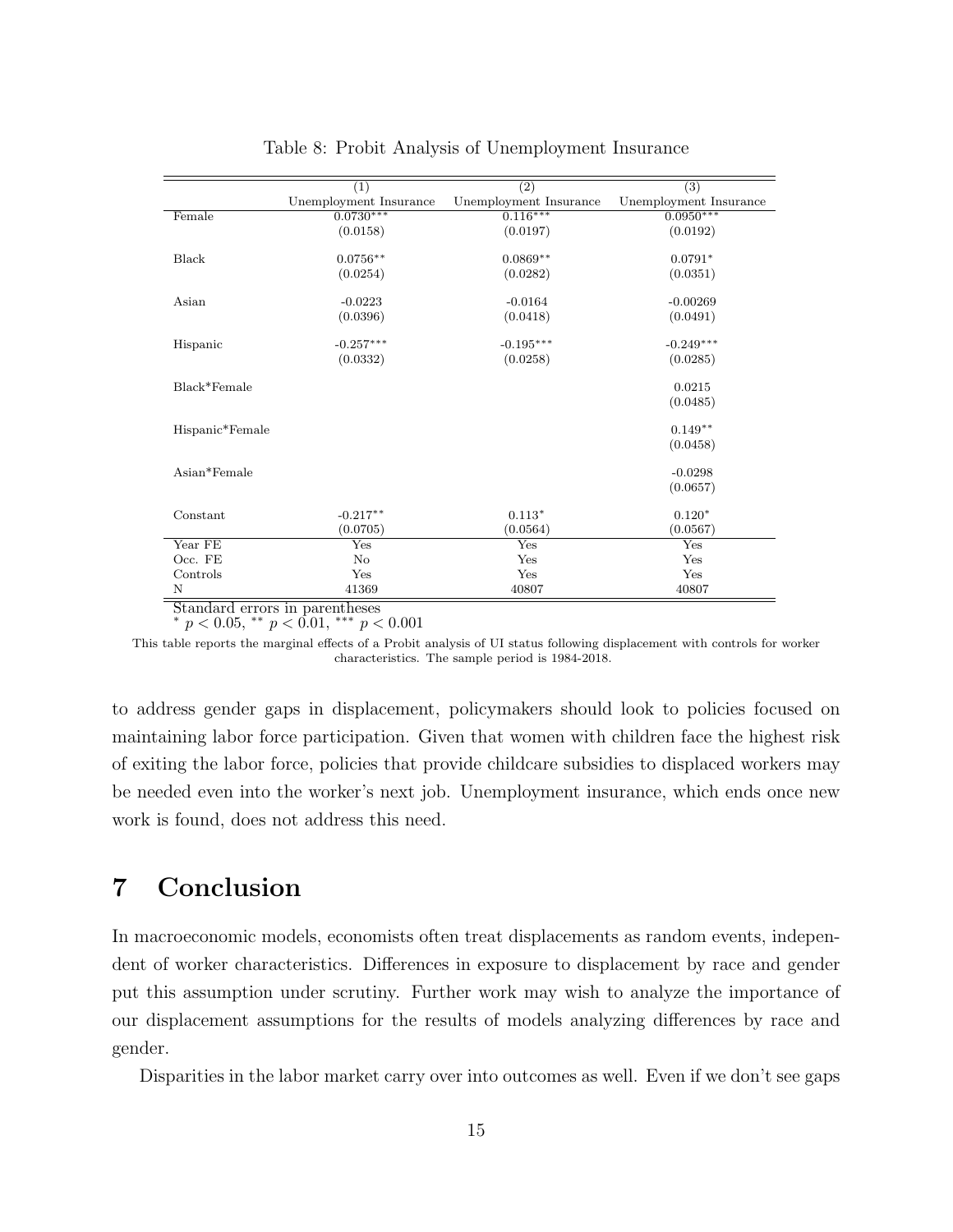in wages, gaps exist in labor force participation, unemployment, and government support. Future research should work to causally measure the reasons for the observed disparities in job displacement and the implications for other labor market disparities.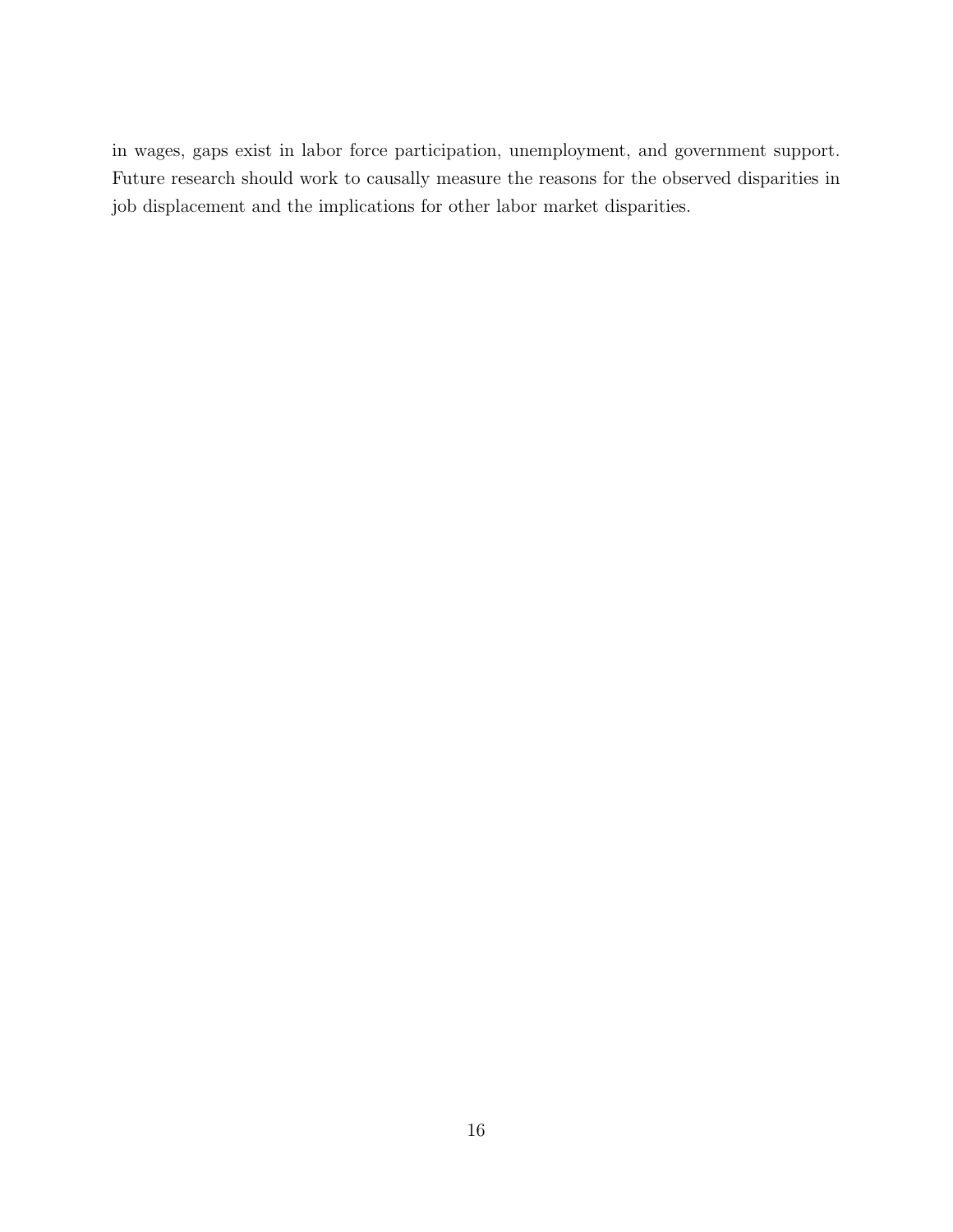## References

- <span id="page-16-8"></span>Bayer, P. and K. K. Charles (2018). Divergent Paths: A New Perspective on Earnings Differences Between Black and White Men Since 1940. The Quarterly Journal of Economics  $133(3)$ , 1459–1501.
- <span id="page-16-0"></span>Bertrand, M. and S. Mullainathan (2004). Are Emily and Greg More Employable Than Lakisha and Jamal? A Field Experiment on Labor Market Discrimination. American Economic Review 94 (4), 991–1013.
- <span id="page-16-2"></span>Couch, K. A. and D. W. Placzek (2010). Earnings Losses of Displaced Workers Revisited. American Economic Review 100(1), 572–89.
- <span id="page-16-5"></span>Crossley, T. F., S. R. G. Jones, and P. Kuhn (1994). Gender Differences in Displacement Cost: Evidence and Implications. The Journal of Human Resources 29(2).
- <span id="page-16-9"></span>Daly, M. C., B. Hobijn, and J. H. Pedtke (2017). Disappointing Facts about the Black-White Wage Gap. FRBSF Economic Letters 26.
- <span id="page-16-10"></span>Daly, M. C., B. Hobijn, and J. H. Pedtke (2020). Labor market dynamics and black-white earnings gaps. Economics Letters 186.
- <span id="page-16-3"></span>Farber, H. S. (2017). Employment, Hours, and Earnings Consequences of Job Loss: US Evidence from the Displaced Workers Survey. Journal of Labor Economics 35 (S1), S235– S272.
- <span id="page-16-4"></span>Field, A. J. and W. R. Winfrey (1997). Job Displacement and Reemployment in North Carolina: The Relative Experience of the Black Worker. The Review of Black Political Economy  $25(3)$ .
- <span id="page-16-7"></span>Gayle, G.-L., L. Golan, and R. A. Miller (2012). Gender Differences in Executive Compensation and Job Mobility. Journal of Labor Economics  $30(4)$ .
- <span id="page-16-6"></span>Goldin, C., S. P. Kerr, C. Olivetti, and E. Barth (2017). The Expanding Gender Earnings Gap: Evidence from the LEHD-2000 Census. American Economic Review: Papers and *Proceedings*  $107(5)$ , 110–114.
- <span id="page-16-1"></span>Greig, F., C. Wheat, G. Eckerd, M. O'Brian, and S. Banerjee (1994). Spending after Job Loss from the Great Recession through COVID-19: The Roles of Financial Health, Race, and Policy. *SSRN Working Paper 29(2)*.